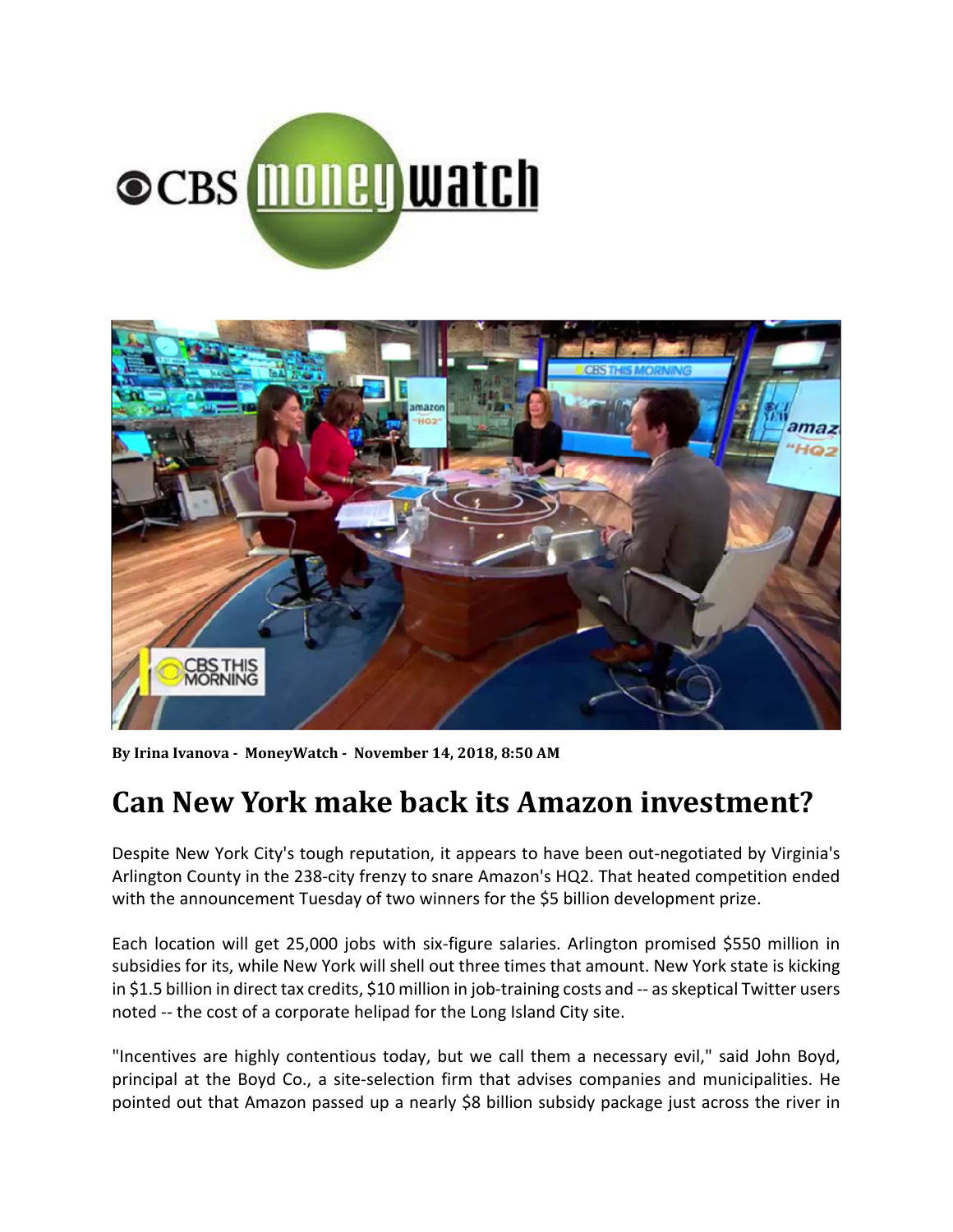Newark, New Jersey, in favor of Long Island City, in the New York City borough of Queens. "I think the New York taxpayer got a great deal."

Whether that deal pays off and becomes -- as New York Gov. Andrew Cuomo claimed Tuesday, "a big moneymaker" for the city and state ‐‐ depends on a number of factors. Here are four areas to watch, according to economists and economic development experts.

## **Who will get the jobs?**

Neither New York nor the Washington, D.C., area have trouble generating jobs for their more highly skilled residents, but both struggle with higher-than-average unemployment, higher-thanaverage poverty and limited social mobility. Amazon's Long island City site will abut the country's largest public housing development, Queensbridge Houses, where the average household income is just \$15,000. Without a concerted effort, it's unlikely that many of these residents will be in line for an Amazon job paying \$150,000.

"As we've seen in Seattle, the Bay Area, and in other cities where unfettered tech development has been allowed to spread, without good jobs specifically set aside for local residents and without strong protections for both tenants and middle‐income homeowners, displacement is guaranteed," said the Association for Neighborhood and Housing Development.

Amazon's agreement with the city doesn't include a local job-hiring guarantee, it does contain \$15 million -- \$5 million of it from Amazon -- for job-training programs that prioritize lowerincome workers or those without higher education. Nonprofit groups like Per Scholas, a Bronx‐ based job-training program, and Pursuit (formerly C4Q), a Queens technology training center, were involved in the pitch to woo Amazon. Now, they're banking on its presence to create enough demand to benefit some of its graduates.

"We hope to train Amazon's blue‐collar warehouse workers to code and get rehired as software developers at the companies," Pursuit CEO Jukay Hsu said via a spokesman. Pursuit will operate a job-training center at the site, the organization said.

"We understand the needs of our community and the barriers they face in accessing these growing opportunities in the tech industry," said Hsu. "We look forward to working with the company, New York City and New York state to ensure that these promises are meaningfully delivered."

NPower, another tech‐training nonprofit, launched a new program in partnership with Amazon Web Services this summer to train students in cloud computing. It prepares high school grads who have basic technical training for jobs as system administrators or cloud-computing specialists, said NPower Executive Director Helen Kogan. "For us, it's an opportunity to bring in fresh tech talent, who may not have had that opportunity but are talented and ready to go," she said, adding that NPower plans to increase its size by 50 percent next year.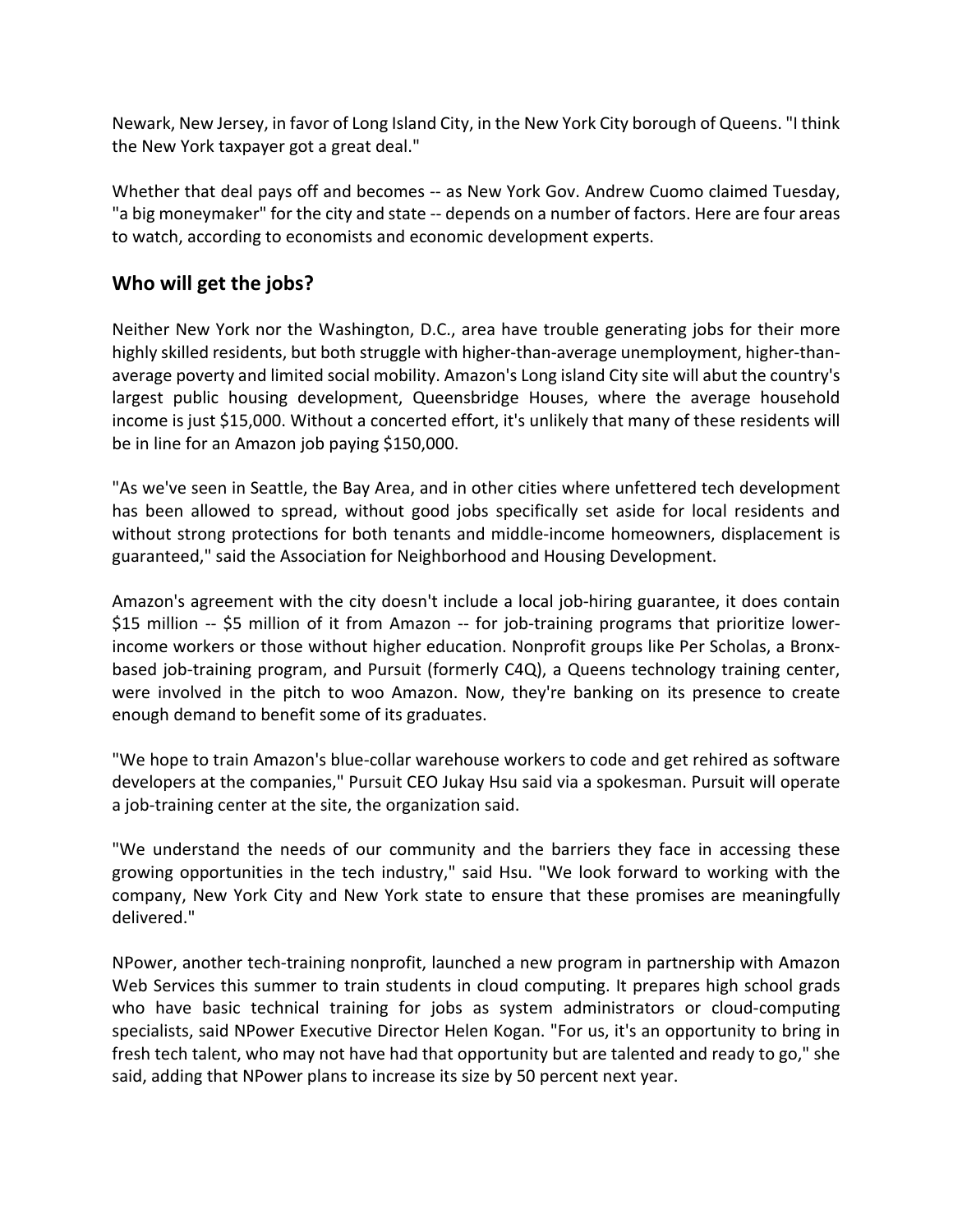## **Where will they live?**

Research suggests that when a major new employer moves to an area, only one‐fifth of the created jobs go to unemployed locals; the rest attracts transplants from elsewhere. That means tens of thousands of new residents in areas where housing supply is already tight. "No question, there will be pressure on these neighborhoods," Eric Gertler, who sits on the board of New York's chief economic development agency, told CBSN.

Without significant investment in new affordable housing, low-income tenants could be pushed out as landlords woo the higher‐income newcomers. Existing homeowners, if they choose, could sell at a neat profit.

Long Island City has built more housing in recent years than any other New York neighborhood, a 2017 study found. Luckily for workers pulling in six figures, and unluckily for everyone else, most of that is luxury development aimed at high‐income tenants.

### **How will they get to work?**

Amazon's agreements call for the winning localities to put significant funds into infrastructure. That's one investment that could create significant returns, according to development experts.

"That's an under‐the‐radar aspect of how these deals are done today," said Boyd. "The idea is that, above and beyond tax credits and tax exemptions, investing in things like bridges, connecting to Reagan Airport [near Arlington], improving roads ‐‐ that serves the public good, and it helps to create entrepreneurship as well."

Virginia will spend \$295 million on improvements to the Metro stations at Crystal City and Potomac Yards, an improved connection to Ronald Reagan National Airport and other projects. In addition, \$28 million in future property taxes will be earmarked for improvements to the Amazon site.

New York's promised infrastructure upgrades aren't tied to Amazon, but in a city where more than half of workers take public transit, they're key to the project's success. Already‐planned improvements coming to nearby LaGuardia and JFK International airports also will help ease the retail and shipping giant's activities.

### **Other cities are watching ‐‐ or should be**

Opponents of corporate subsidies said Amazon's choices prove taxpayer incentives matter much less than advertised. "[A]ccess to an educated workforce and high‐quality public amenities are what drive business location decisions -- not the presence of low or regressive taxes," the Institute on Taxation and Economic Policy said in a statement. "These cross‐state bidding wars are a waste of scarce public dollars that do nothing to move our nation forward."